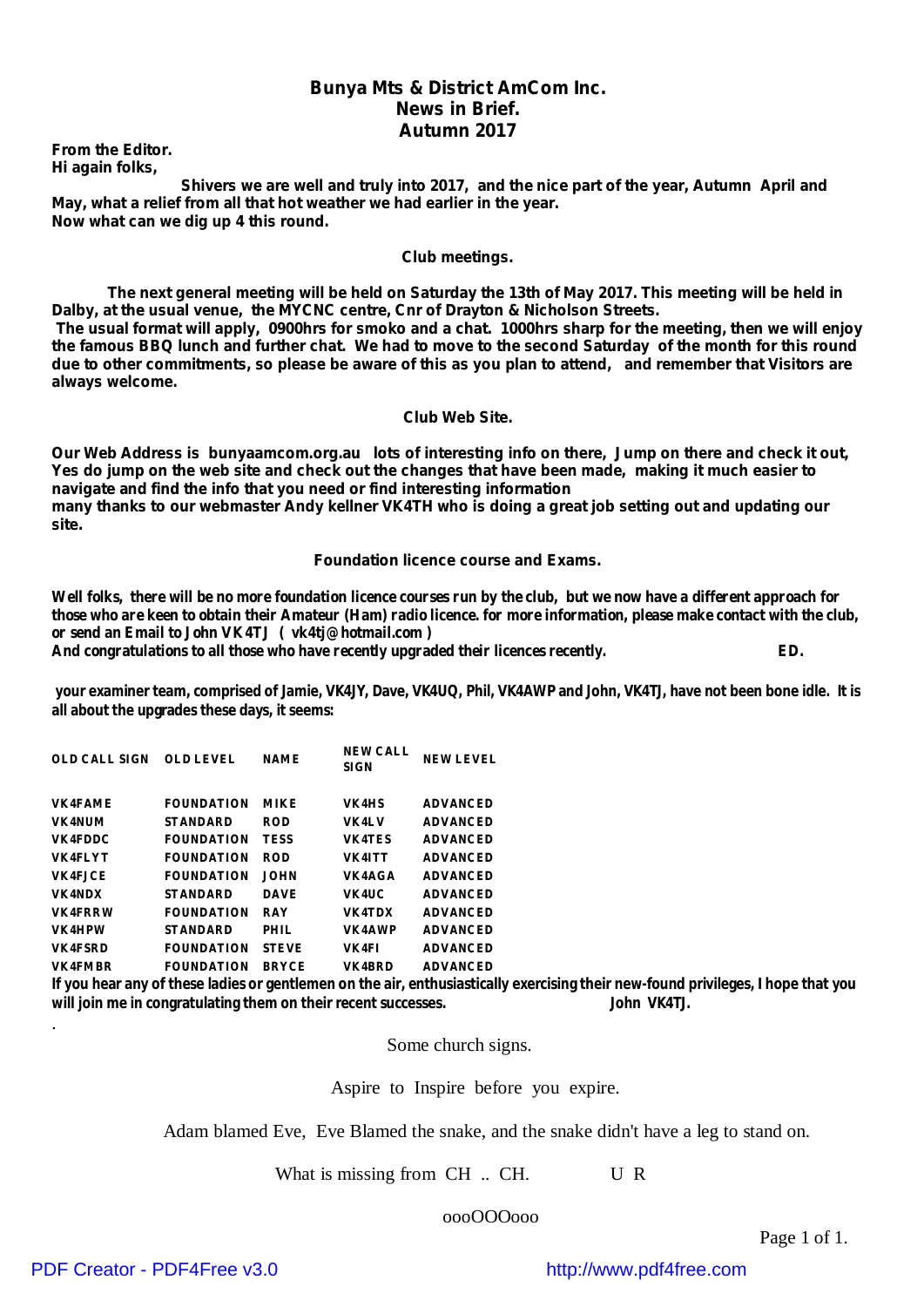**Some more exam questions**

**I am disappointed that I did not get any comments from the Summer edition questions. you will have to refer back to this newsletter to check what I am talking about. Hi.**

- **1. I have a 100watt transmitter and I add an amplifier that will turn 100watts into 400watts. how much gain will I achieve by doing this ???? A. 10DB. B. 6DB C. 40DB D. 4DB.**
- **2. What is the equivalent measure of 1500miliwatts. A. 15watts. B 1.5watts. C. 150watts. D. .15 watts.**

**Answers later in the news. but U won't need to check, U will know these.**

## **Noel's Nutty Campers VK4NL** Ph. 0413 958 216 **Email:vk4nlnoel@gmail.com <http://vk4nl3.wix.com/noelsnuttycampers>**

# CALENDAR FOR NOEL'S NUTTY

OK the next nutty campers camp is on in June 8 9 10 11 2017 at Kilkivan bush camp time to book is now so you don't miss out camping sites are limited, yes we had a week at this camp spot a few years ago and it was great, take your winter woollies', as it will be cool. tell you what, the Saturday night meal, (a Camp Kitchen cook up ) sounds good. check this out **[http://www.bushcamping.com.au/](http://www.bushcamping.com.au/for) for more info.**

## *Repeater update.*

*OK, since we last wrote, we have visited the repeater site on Mt K, twice. the second time we were accompanied by a QPWS rep, and their Radio tech Marty. with a view to seeking out our interference problem with the 2mt repeater. and we spent a few hours going over everything on the site, Marty put the spec an, ( spectrum analyzer ) over everything, and considerable time was spent, just looking at the spectrum watching for something that would come up at the time our problem was evident. nothing was able to be pin pointed, it seems we have a mixing problem involving at least three signals, one of the solar regulators, our transmitter and another source which we cannot detect. we know that it is solar related, as we have no problems at night time, and we sometimes have no problems on the weekend during the day, very interesting, remember that we have been having these problems on and off for the last 9 years, Marty also put the spec an over our gear, repeater, duplexer, filters antennas etc, no obvious problems found.*

*There is an obvious problem on the tower by way of loose antennas, so the riggers are being organized to attend to these problems and possibly some alterations to our* antennas, so at least that should sort out our crackles that we get on VHF when it is windy. *more info forthcoming as we learn more, please be assured that we are trying.*

*Don't forget the local 2mt repeater is on air in Dalby, so if you are travelling through any time, give it a try, 147.250 with a + offset.*

*and the UHF repeater is operating Ok, so please give it a try as well. OH the other visit, we went up and gave the repeater hit a badly needed coat or tow of paint, pics should be available for the Winter edition of the rag.*

Page 2 of 4.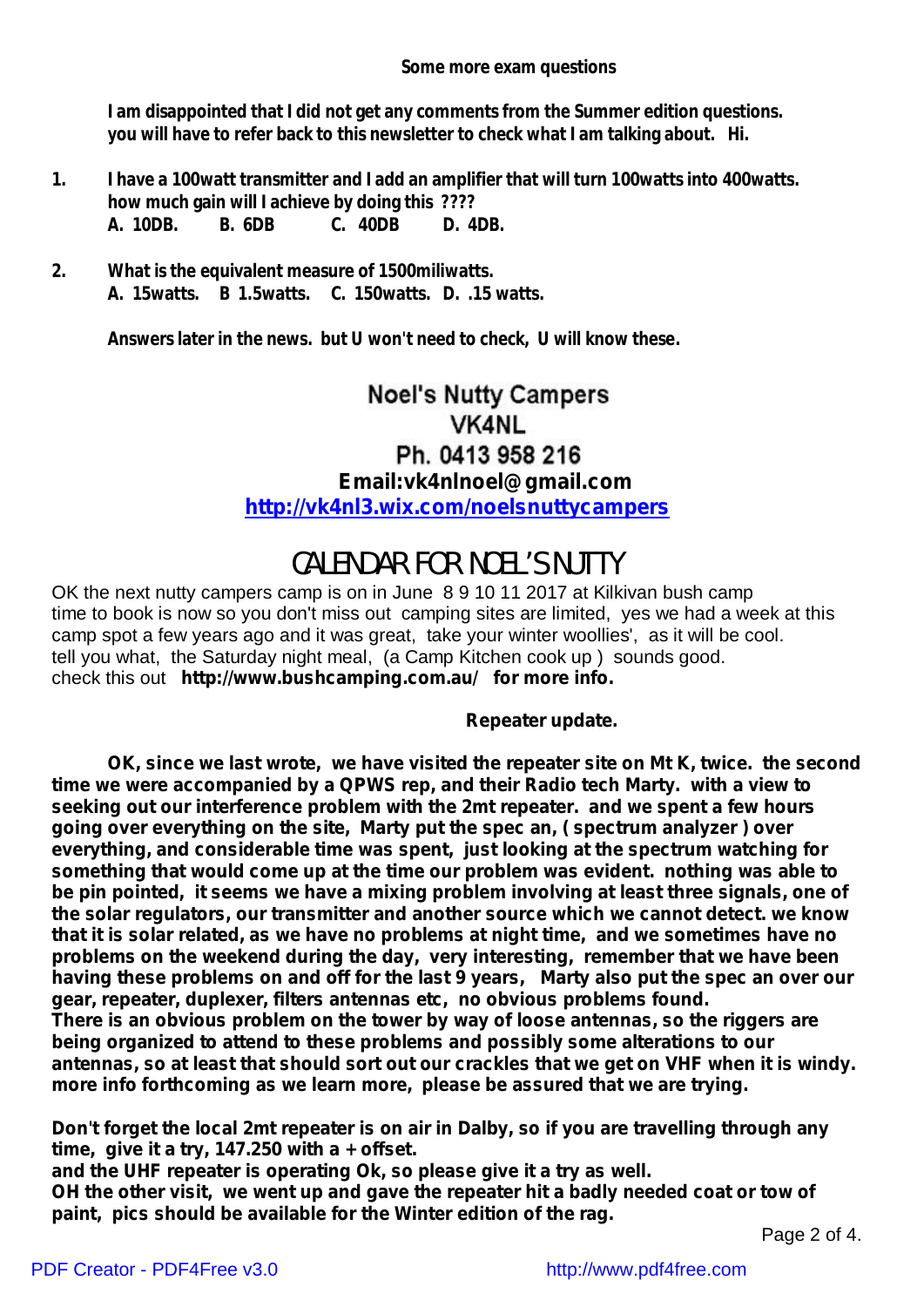## **Fundraising.**

**We continue our fundraising sausage sizzles on a Saturday morning at Home Hardware here in Dalby, when the Indians are available but the recent long weekends have made this difficult. We did do one this last Saturday the 29th April, and we did clear just over \$200, so the public are genuinely supporting us.**



**WOOOW look at this, top one is inside temp, the other is outside, Don't U love Autumn. !!! We will see what winter brings us.**

## **oooOOOooo**

**Club Netts.**

**Bunya Mts & District AmCom Inc.** *Each Sunday evening at 1930hrs we run an 80mt nett on 3.650 MHz.* If you have some time to spare on a Sunday evening, please call in and say hi, and join in the different topics of discussion that arise from time to time. It is great to have our regulars on this *nett, but there are quite a few missing, So, the question. Where are you all.???*

*The 2mt nett is on each Wednesday evenings at 1930 hrs on the Bunya Mts 2mt repeater.* 146.675 megs please call in if you can, and join the conversation. yes the repeater is working fine *after dark, unless it is windy, we will get a few crackles then.*

*There is another nett that is happening on a Thursday evening at 1930hrs on the new Wicen repeater set up on Mt Perseverance near Toowoomba, on 147.100mhz with a plus offset and a 91.5hz tone to gain access. This nett has a good following by some very upstanding amateurs who would be glad of your company and input.*

## *Darling Downs Radio Club Netts.*

**The club conducts two nets on a committed and regular basis.**

**1. A 2m net is conducted each Sunday morning at 10am after the news broadcast**

. At 9:00am the WIA News re-broadcast following which a call-back which the node automatically records and sends to the WIA. Then, at 10:00am, Please note: The IRLP and Echolink facilities will be shut down from 9:00am to the end of the WIA news and call-back, after which the IRLP and Echolink will be enabled. However, if you wish to join the 10:00am net, you can call in on IRLP or EchoLink approximately 8 minutes before **10:00am, and join us on the net.**

Page 3 of 4.